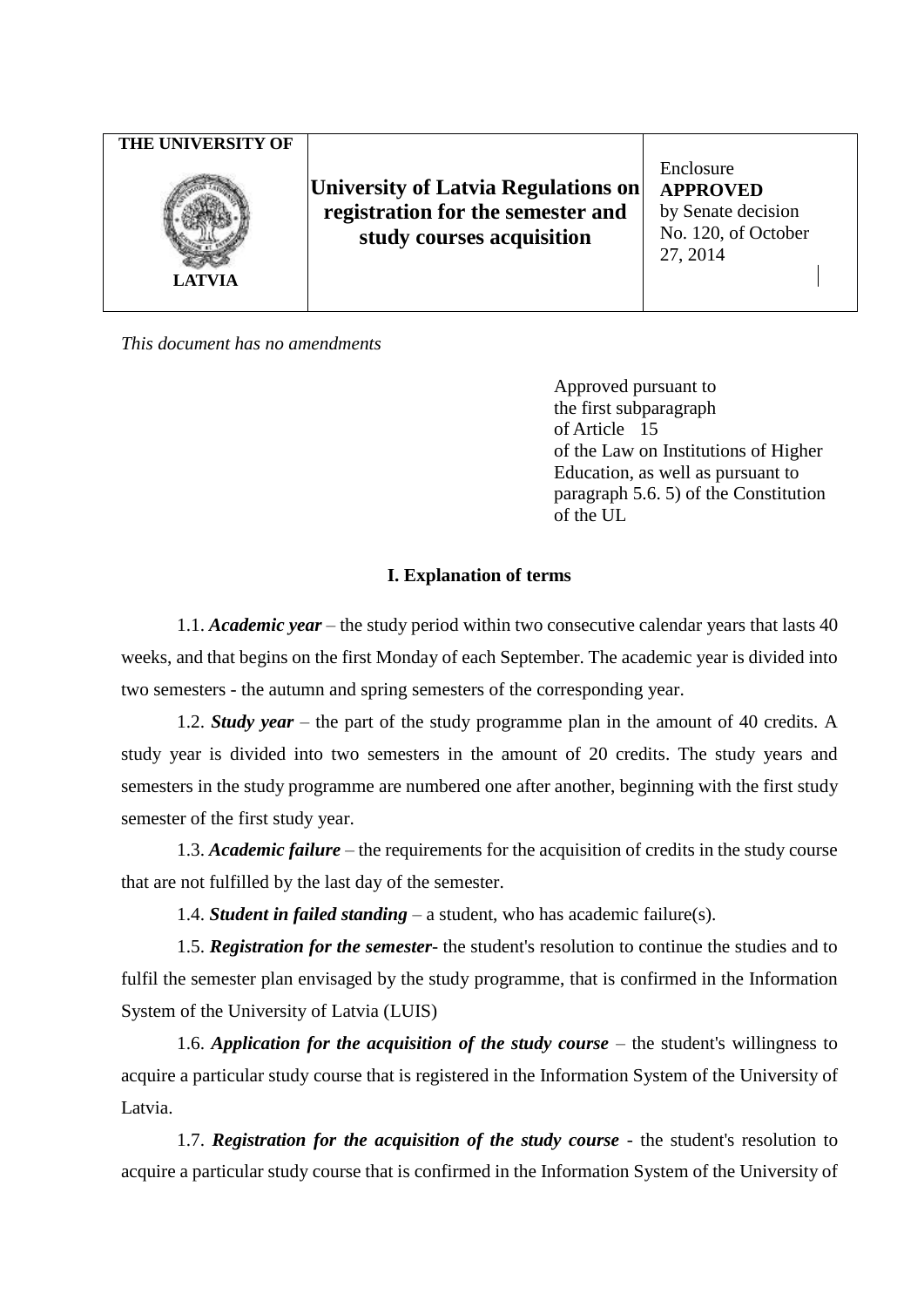Latvia.

#### **II. General provisions**

2. This regulation refers to all full-time and part-time UL students of bachelor, master study programmes and the programmes of professional studies, with the exception of the students of residency study programmes (hereinafter referred to as the students).

3. The registration for the semester and course enrolment is mandatory for participation in the study process.

4. The students register for the semester and course enrolment in the Information System of the University of Latvia.

# **III. Registration for the semester**

5. The registration for the semester takes place during the registration week in accordance with the academic calendar.

6. The students, whose studies are funded by the legal entities or physical persons, must settle their financial liabilities pursuant to the Study Agreement till the registration week.

7. The following persons have the rights to register for the next study semester:

3.2.1. all students - in the spring semester;

3.2.2. students, whose total amount of academic failures does not exceed 6 credits in the autumn semester.

8. The students, whose total amount of academic failures after spring semester exceeds 6 credits and who intend to continue their studies, write an application and prepare a schedule to clear failed academic standing and submit it to the faculty dean (appendix) during the registration week.

9. The dean of the faculty makes a decision:

9.1. to register student for the next semester. Should the total amount of academic failures exceed 10 credits student shall be registered for the previous semester;

9.2. to exmatriculate student due to non-fulfilment of Study Agreement obligations.

10. Based on the decision of the Faculty dean the study programme secretary registers students for the relevant semester or prepares the order on exmatriculation. The student's application is registered in compliance with the procedure defined by the UL, and enclosed with the Study file.

11. The students, who are registered for the previous semester, conclude an additional agreement on tuition fees and payment schedule to the UL Study Agreement and continue their studies for a fee that is approved for the particular study year and further study period of this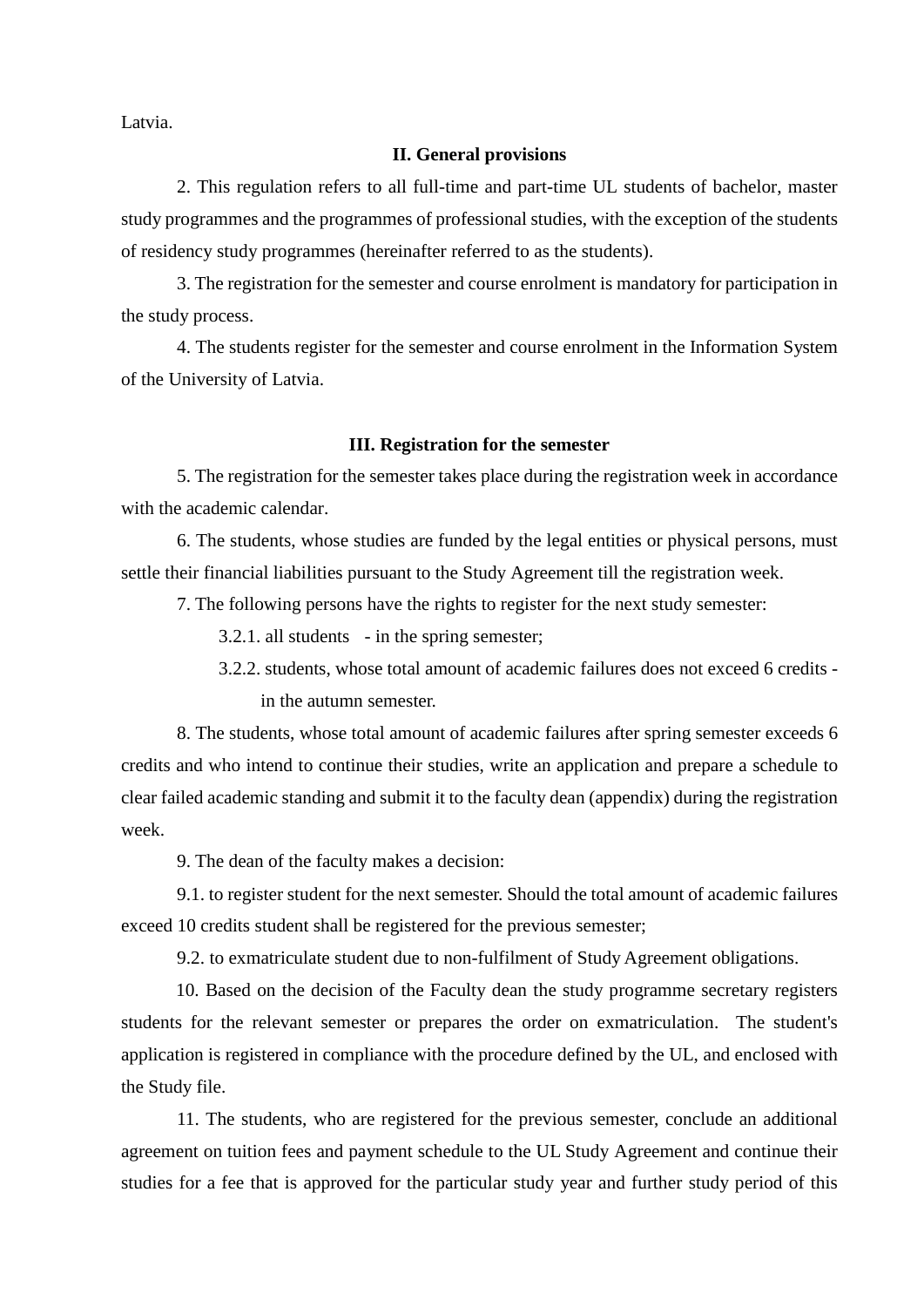programme, in compliance with the procedure defined by the UL.

12. The students, who have not registered for a semester till the end of the registration week, or who have not been granted an academic leave of absence, shall be exmatriculated by the end of the fourth week of the semester.

#### **IV. Registration for the study courses acquisition**

13. The students, who are registered for the semester, have the rights to register for the study courses acquisition.

14. Students are expected to have met the prerequisites published in course descriptions and may not take a course with the same content as another course the student has already passed. The codes of the courses, that are similar in contents, are indicated in the description of the study course.

15. The students register automatically for the mandatory courses planned in the relevant semester, when they register for the semester.

16. The students register individually in the Information System of the University of Latvia for the study courses acquisition of the elective parts (parts B and C) of their study programme:

16.1. during registration week and first study week of the semester – for the study programme elective courses (part B);

16.2. during registration week and first week of the semester – for the elective courses (part C) coordinated by Student service and faculties;

16.3. during the second week of the semester – for the free study places in courses coordinated by other study programmes.

17. A student gets the rights to acquire a particular elective course of a study programme without limitation or on a competitive basis.

18. If a number of study places in a course is not limited and a faculty has not identified additional requirements, student gets a right to acquire relevant course by registering in the Information System of the University of Latvia.

19. If a number of study places in a course is limited or a faculty has identified additional requirements, registration is divided in two steps: applying and registering on a competitive basis.

20. Application for the courses with the limited number of study places takes place until the end of the registration week. During this period student has a right to change selected courses.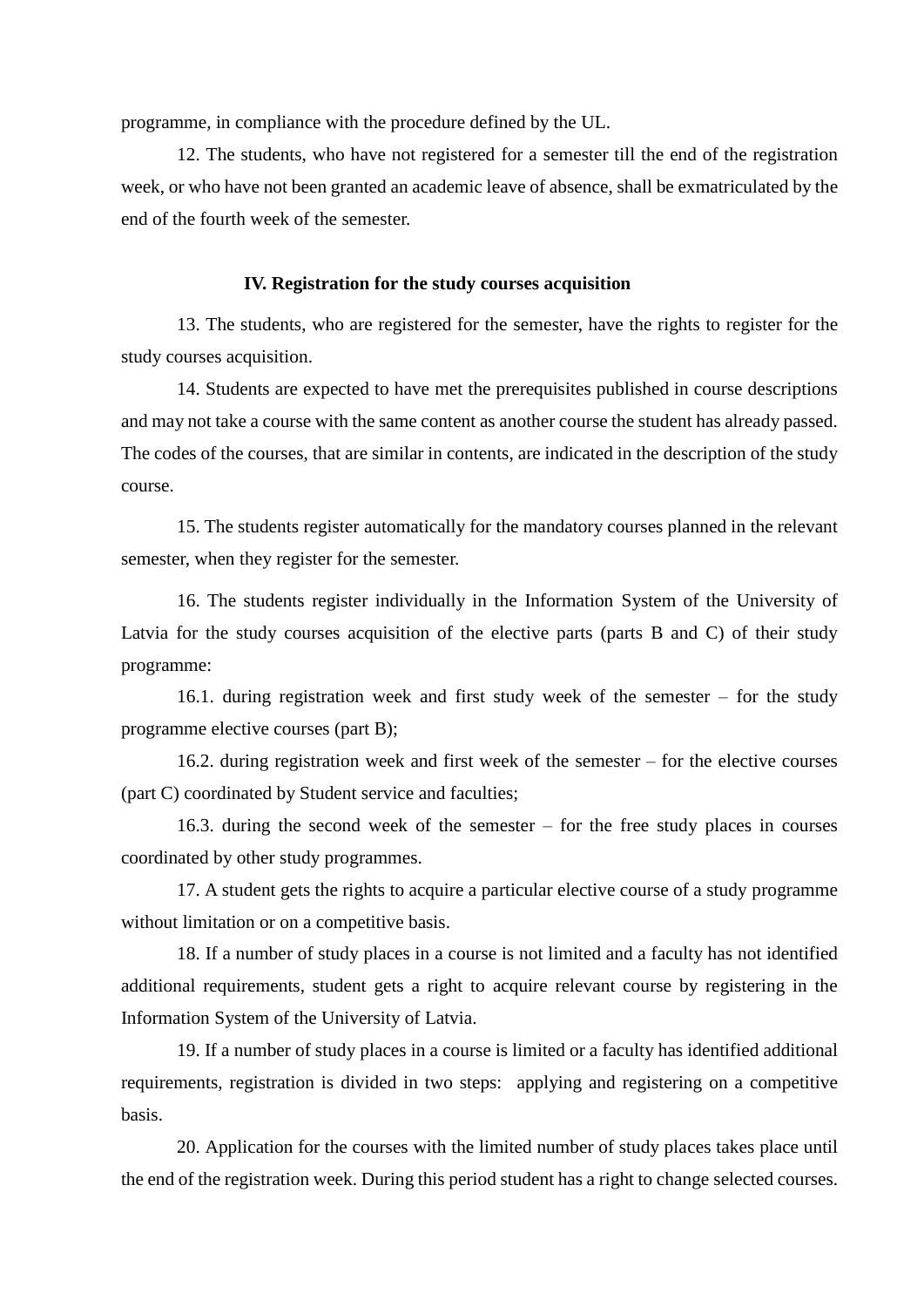During the first three days of the first week of the semester students have to verify competition results and register for the course acquisition should they have been granted this right. Should students have failed to register for the course acquisition by the end of the third working day in the first week of semester, their application is automatically cancelled. Students have the rights to register for courses, which have available study places, in the first week of semester from Thursday to Sunday on a first-come, first-served basis.

Study programme secretary shall mark in the Information System of UL courses available for registration on a competitive basis only.

21. The results of the competition are calculated, taking into account the following parameters:

> 21.1. the average standardized indicator of grades in UL during the previous academic year. In addition, the results of the autumn semester studies in the relevant academic year are used during the competition for the spring semester;

21.2. the amount of study failures;

21.3. other parameters, if it is identified by a faculty.

22. The competition results are calculated, according to the following algorithm:

22.1. The students are divided into groups in terms of the amount of their academic failures. Students without academic failures have the highest result.

22.2. In each group, the students are ranked, according to the average standardized indicator of their grades, which is calculated for a study year according to the following formula:

### **[kr1\*(Note1-avg1)/stdev1+...+ krN\*(NoteN-avgN)/stdevN]/(kr1+...+krN),** where

- kr1….. krN is the amount of the study programme course in credits, which has been acquired during each previous academic year (when a student registers for a spring semester - including the autumn semester as well);
- Note1.... NoteN the evaluation of a student in each of the study courses, according to the 10-point system;

avg1…. avgN – the average grade in a particular study course;

stdev1… stdevN – standard divergence.

23. The students of the first semester participate in the competition for the acquisition of the elective study courses with the results of enrolment competition, the students of the second semester - with the results of the previous study semester.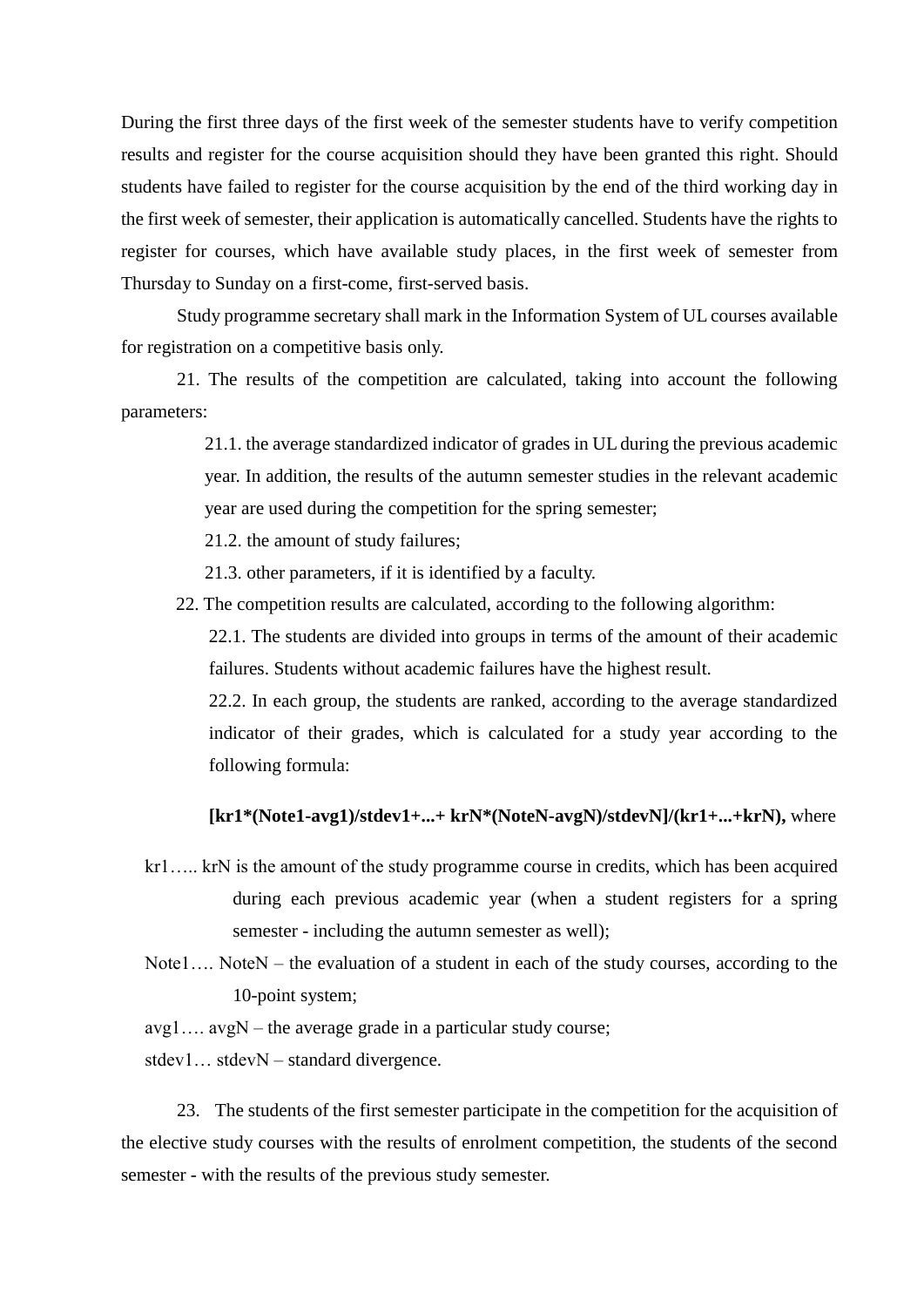24. In the competition for the students, who resume studies after an academic leave of absence, or who have returned after the studies in foreign higher educational institutions within the framework of exchange programmes, the study results of two last study semesters before the academic leave of absence or the period of studies in a foreign higher educational institution are taken into account.

25. The amount of the study courses that has been selected by a student in each of the elective parts (parts B and C) in different semesters can differ by two credits from the amount of the elective part that is envisaged by the programme. The amount of study courses acquired during the study year must correspond to that envisaged by the programme.

26. The students, who wish to acquire the study courses in addition to those envisaged by the study programme, register in the status of a course attendee.

### **V. Final provisions**

27. This procedure shall enter into force on 1<sup>st</sup> January, 2015.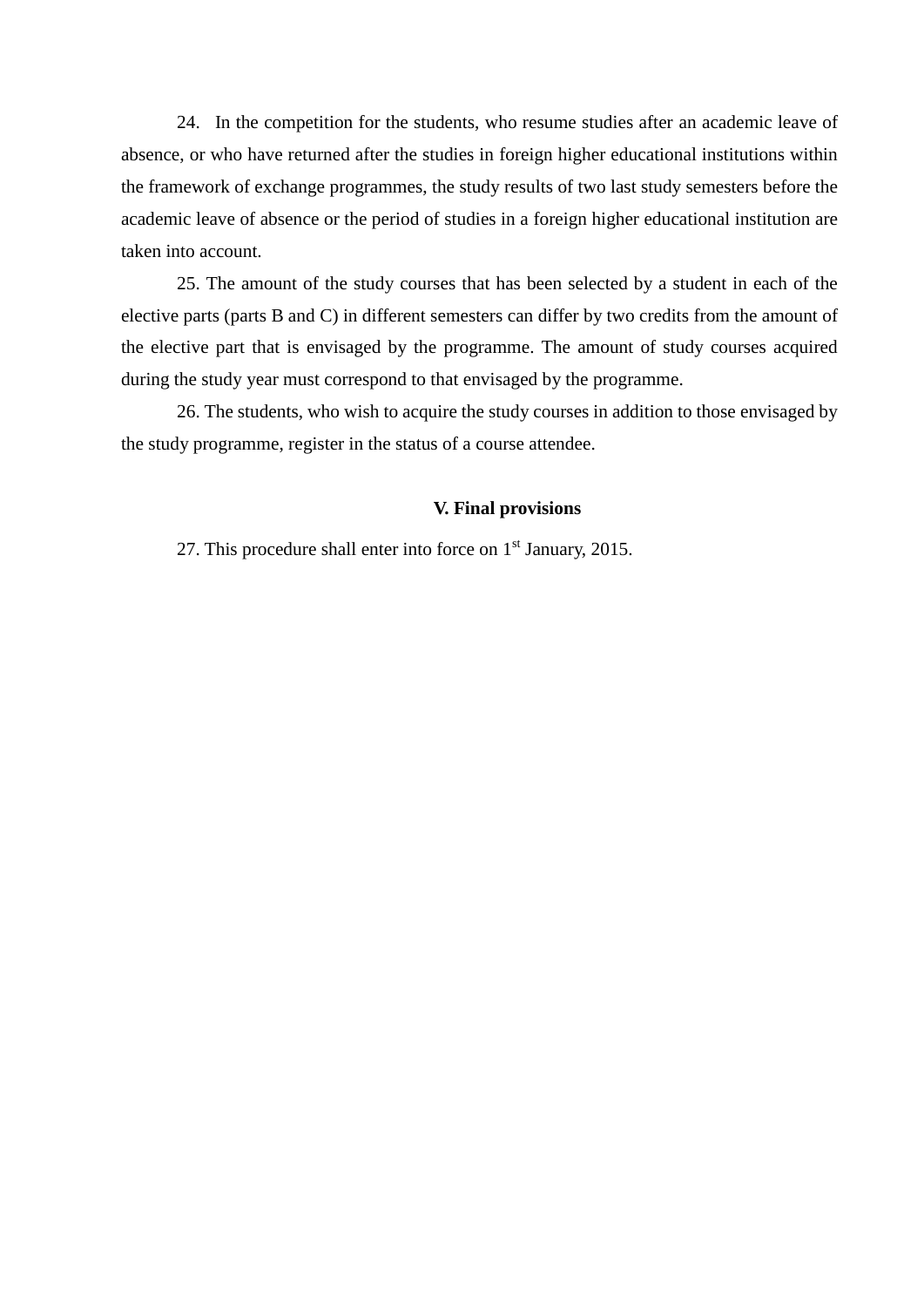| Appendix                       |                                                                                                                                                     |                             |                                                                                                                                                                                                                                                                                                                                                     |  |  |
|--------------------------------|-----------------------------------------------------------------------------------------------------------------------------------------------------|-----------------------------|-----------------------------------------------------------------------------------------------------------------------------------------------------------------------------------------------------------------------------------------------------------------------------------------------------------------------------------------------------|--|--|
|                                |                                                                                                                                                     |                             |                                                                                                                                                                                                                                                                                                                                                     |  |  |
|                                | (faculty name)                                                                                                                                      |                             |                                                                                                                                                                                                                                                                                                                                                     |  |  |
|                                | the _______________ -time student of the<br>(full/part)                                                                                             | (name of the study program) |                                                                                                                                                                                                                                                                                                                                                     |  |  |
|                                |                                                                                                                                                     | application                 |                                                                                                                                                                                                                                                                                                                                                     |  |  |
|                                | Please register me for the $\frac{1}{(autumn/spring)}$ term of $\frac{1}{(year)}$ , in<br>compliance with the registration procedure defined by UL. |                             |                                                                                                                                                                                                                                                                                                                                                     |  |  |
|                                | The total amount of academic failures for the previous study period is ______ credits.                                                              |                             |                                                                                                                                                                                                                                                                                                                                                     |  |  |
|                                |                                                                                                                                                     |                             |                                                                                                                                                                                                                                                                                                                                                     |  |  |
| Riga,                          |                                                                                                                                                     |                             | $\begin{picture}(20,10) \put(0,0){\line(1,0){10}} \put(15,0){\line(1,0){10}} \put(15,0){\line(1,0){10}} \put(15,0){\line(1,0){10}} \put(15,0){\line(1,0){10}} \put(15,0){\line(1,0){10}} \put(15,0){\line(1,0){10}} \put(15,0){\line(1,0){10}} \put(15,0){\line(1,0){10}} \put(15,0){\line(1,0){10}} \put(15,0){\line(1,0){10}} \put(15,0){\line(1$ |  |  |
| (date)                         | (signature of the student)                                                                                                                          |                             | (printed name)                                                                                                                                                                                                                                                                                                                                      |  |  |
| Current status of the student: |                                                                                                                                                     |                             |                                                                                                                                                                                                                                                                                                                                                     |  |  |
|                                |                                                                                                                                                     |                             |                                                                                                                                                                                                                                                                                                                                                     |  |  |
| Secretary:                     |                                                                                                                                                     |                             |                                                                                                                                                                                                                                                                                                                                                     |  |  |
| (date)                         | (signature)                                                                                                                                         |                             | (printed name)                                                                                                                                                                                                                                                                                                                                      |  |  |
| Dean:                          | To register in the _______________ term of __________ for the __________________ study term.<br>$\frac{1}{(autumn/spring)}$                         |                             | (1., 2. etc. term)                                                                                                                                                                                                                                                                                                                                  |  |  |
| (date)                         | (signature)                                                                                                                                         |                             | (printed name)                                                                                                                                                                                                                                                                                                                                      |  |  |